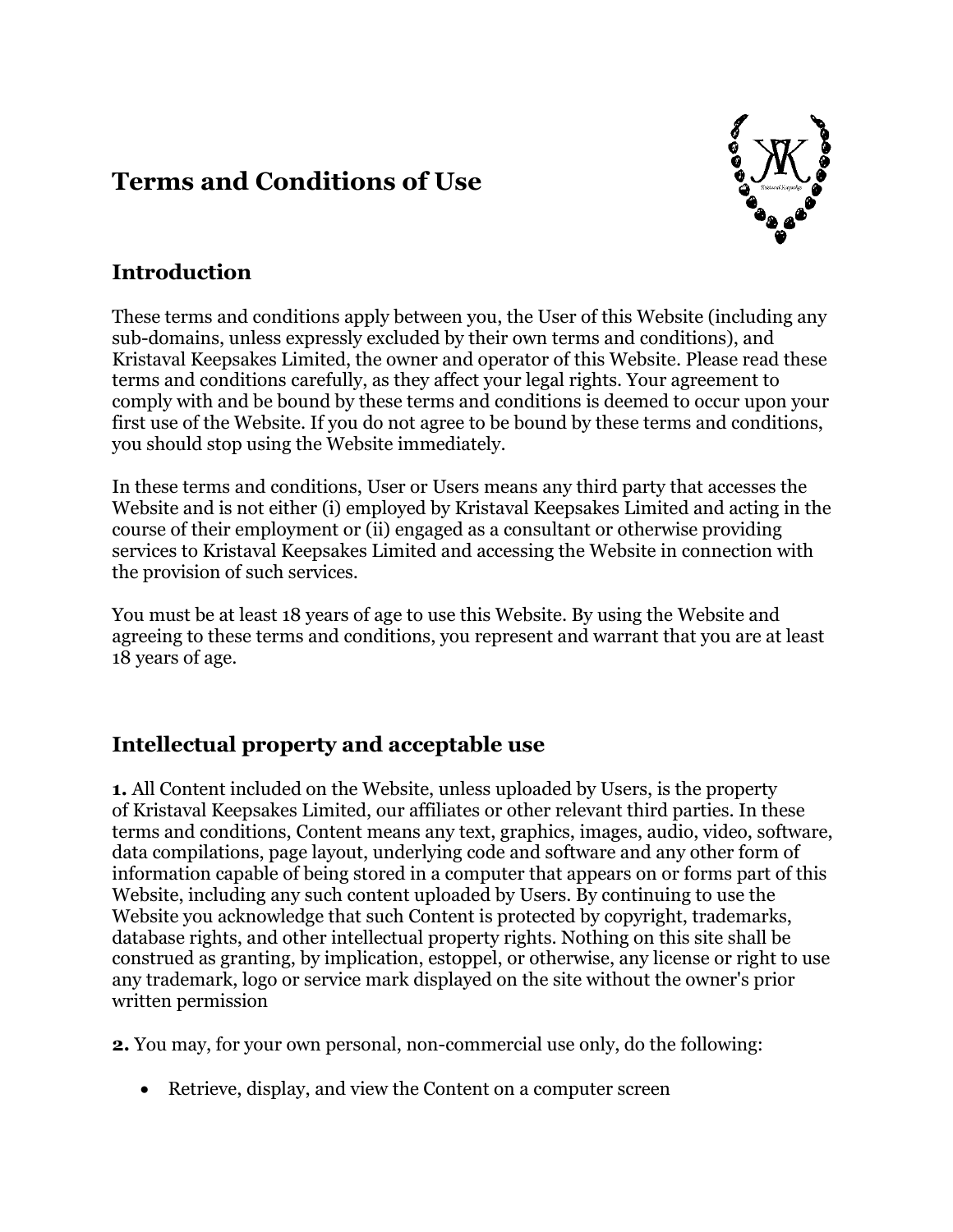**3.** You must not otherwise reproduce, modify, copy, distribute, or use for commercial purposes any Content without the written permission of Kristaval Keepsakes Limited.

## **Prohibited use**

**4.** You may not use the Website for any of the following purposes:

- In any way which causes, or may cause, damage to the Website or interferes with any other person's use or enjoyment of the Website
- In any way which is harmful, unlawful, illegal, abusive, harassing, threatening or otherwise objectionable or in breach of any applicable law, regulation, governmental order
- Making, transmitting, or storing electronic copies of Content protected by copyright without the permission of the owner

# **Registration**

**5.** You must ensure that the details provided by you on registration or at any time are correct and complete.

**6.** You must inform us immediately of any changes to the information that you provide when registering by updating your personal details to ensure we can communicate with you effectively.

**7.** We may suspend or cancel your registration with immediate effect for any reasonable purposes or if you breach these terms and conditions.

**8.** You may cancel your registration at any time by informing us in writing to the address at the end of these terms and conditions. If you do so, you must immediately stop using the Website. Cancellation or suspension of your registration does not affect any statutory rights.

#### **Links to other websites**

**9.** This Website may contain links to other sites. Unless expressly stated, these sites are not under the control of Kristaval Keepsakes Limited or that of our affiliates.

**10.** We assume no responsibility for the content of such Websites and disclaim liability for any and all forms of loss or damage arising out of the use of them.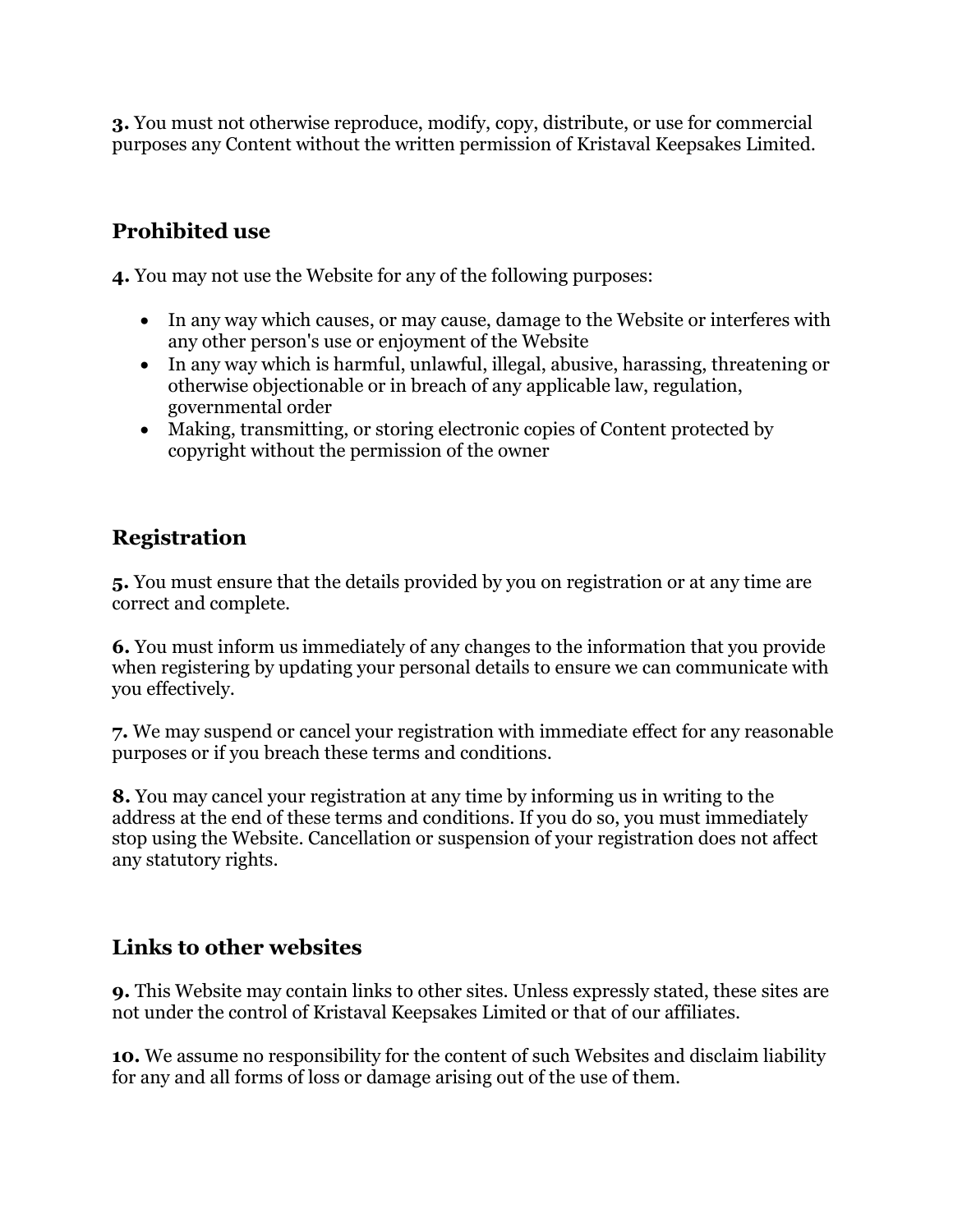**11.** The inclusion of a link to another site on this Website does not imply any endorsement of the sites themselves or of those in control of them.

#### **Privacy Policy and Cookies Policy**

**12.** Use of the Website is also governed by our Privacy Policy and Cookies Policy, which are incorporated into these terms and conditions by this reference. To view the Privacy Policy and Cookies Policy, please see the relevant documents on our website.

#### **Availability of the Website and disclaimers**

**13.** Any online facilities, tools, services, or information that Kristaval Keepsakes Limited makes available through the Website (the Service) is provided "as is" and on an "as available" basis. We give no warranty that the Service will be free of defects and/or faults. To the maximum extent permitted by the law, we provide no warranties (express or implied) of fitness for a particular purpose, accuracy of the information, compatibility, and satisfactory quality. Kristaval Keepsakes Limited is under no obligation to update information on the Website.

**14.** Whilst Kristaval Keepsakes Limited uses reasonable endeavours to ensure that the Website is secure and free of errors, viruses, and other malware, we give no warranty or guaranty in that regard and all Users take responsibility for their own security, that of their personal details and their computers.

**15.** Kristaval Keepsakes Limited accepts no liability for any disruption or nonavailability of the Website.

**16.** Kristaval Keepsakes Limited reserves the right to alter, suspend or discontinue any part (or the whole of) the Website including, but not limited to, any products and/or services available. These terms and conditions shall continue to apply to any modified version of the Website unless it is expressly stated otherwise.

#### **Limitation of liability**

**17.** Nothing in these terms and conditions will:

- Limit or exclude our or your liability for death or personal injury resulting from our or your negligence, as applicable
- Limit or exclude our or your liability for fraud or fraudulent misrepresentation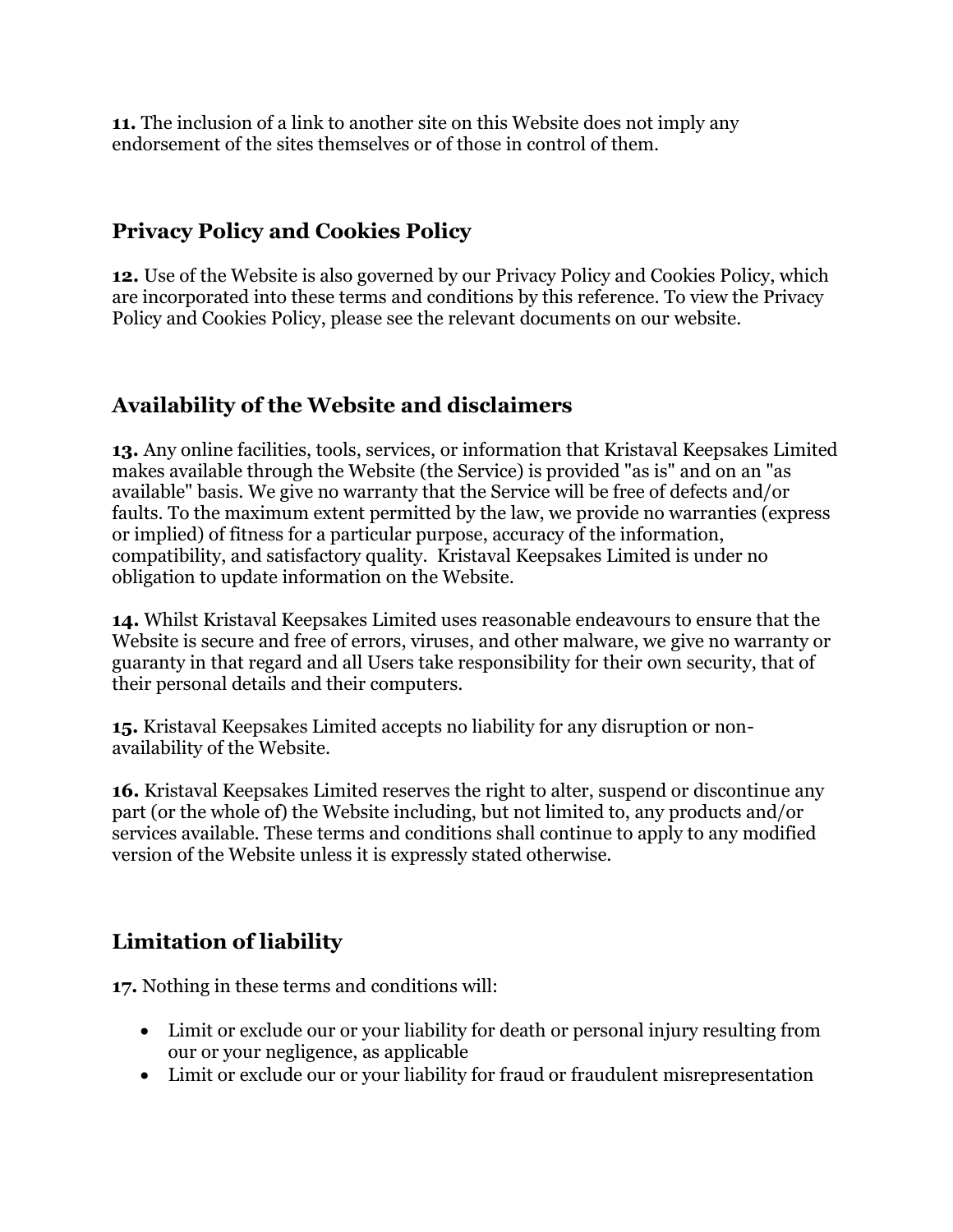• Limit or exclude any of our or your liabilities in any way that is not permitted under applicable law.

**18.** We will not be liable to you in respect of any losses arising out of events beyond our reasonable control.

**19.** To the maximum extent permitted by law, Kristaval Keepsakes Limited accepts no liability for any of the following:

- Any business losses, such as loss of profits, income, revenue, anticipated savings, business, contracts, goodwill, or commercial opportunities
- Any loss or corruption of data, database, or software
- Any special, indirect, or consequential loss or damage

### **General**

**20.** You may not transfer any of your rights under these terms and conditions to any other person. We may transfer our rights under these terms and conditions where we reasonably believe your rights will not be affected.

**21.** These terms and conditions may be varied by us from time to time. Such revised terms will apply to the Website from the date of publication. Users should check the terms and conditions regularly to ensure familiarity with the then current version.

**22.** These terms and conditions together with the Privacy Policy and Cookies Policy contain the whole agreement between the parties relating to its subject matter and supersede all prior discussions, arrangements or agreements that might have taken place in relation to the terms and conditions.

**23.** The Contracts (Rights of Third Parties) Act 1999 shall not apply to these terms and conditions and no third party will have any right to enforce or rely on any provision of these terms and conditions.

**24.** If any court or competent authority finds that any provision of these terms and conditions (or part of any provision) is invalid, illegal, or unenforceable, that provision or part-provision will, to the extent required, be deemed to be deleted, and the validity and enforceability of the other provisions of these terms and conditions will not be affected.

**25.** Unless otherwise agreed, no delay, act, or omission by a party in exercising any right or remedy will be deemed a waiver of that, or any other, right or remedy.

**26.** This Agreement shall be governed by and interpreted according to the law of England and Wales and all disputes arising under the Agreement (including non